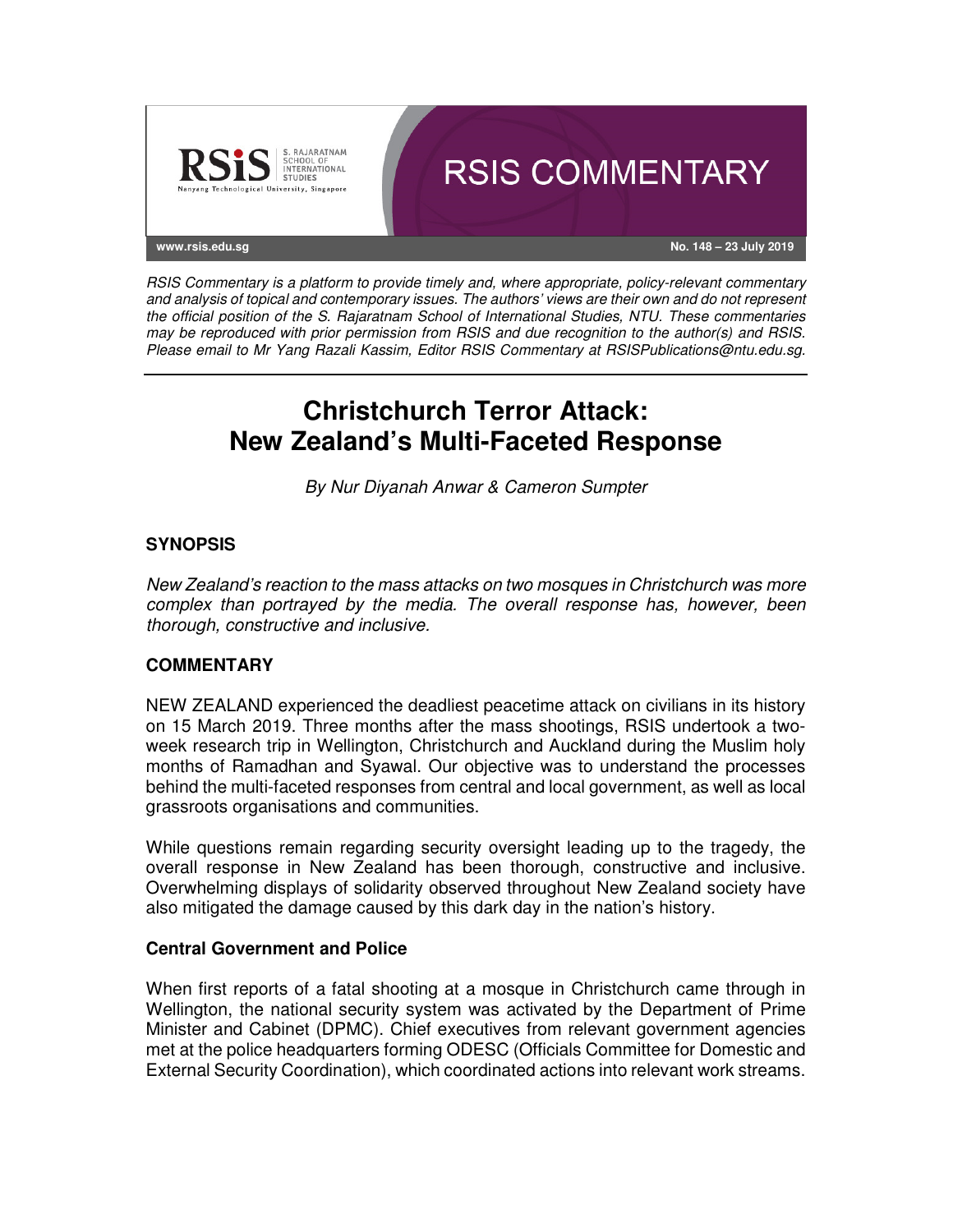One stream concentrated on the assailant, any operational support he may have received, and the management of security measures in the climate of heightened risk. Another focused on the victims, bereaved and impacted communities. Further resources were committed to mental health services, and government agencies coordinated to prevent 'own goals', such as placing tax demands on victims.

The international channel looked at ensuring the security of New Zealand's political and commercial interests abroad. The Ministry of Foreign Affairs and Trade (MFAT) worked closely with embassies involved in addressing the needs of victims' families and the injured, expedited visas for their relatives and provided information back to their respective home countries.

A concern shared by many embassies – and families of the victims – was that identification took longer than expected. Grief and anger grew rapidly in the waiting room of Christchurch Hospital, which caused considerable frustration as Muslim rites required bodies to be buried within 24 hours of death. Authorities, however, chose accuracy over haste to avoid misidentification.

New Zealand Police's Māori, Pacific and Ethnic Services quickly assembled a team of 18 Muslim community leaders in Christchurch the day after the attack to help manage religious and ethnic protocols. They drew upon long established relationships within the communities, to communicate effectively and ease tensions.

#### **Local Government**

The Christchurch City Council's response was informed by the aftermath of the city's massive 2011 earthquake and months of aftershocks, and the establishment of a multicultural strategy in 2016, which forged strong working relationships with a range of ethnic community associations in the region.

A municipal official said that council authorities quickly evolved into an ad hoc system of "permissionless leadership", whereby practical decisions could be taken to address immediate concerns. Again, partnerships built up over years were seen as invaluable to reaching the right people and avoiding contention.

## **Schools and Solidarity**

Police sent out a call for schools in the vicinity to go into lockdown upon receiving news of the active shooter incident. Coming through at lunchtime, students were scattered throughout their respective grounds and teachers needed to muster them inside.

With curtains drawn and lights out, the atmosphere was tense – particularly as some of the students accessed versions of the assailant's livestreamed video on social media. The lockdown continued for hours, and teachers were forced to think of makeshift solutions for needs such as toilet breaks.

On the following Monday morning, schools held assemblies in which emotional speeches urged unity and tolerance. Students were encouraged to create symbols of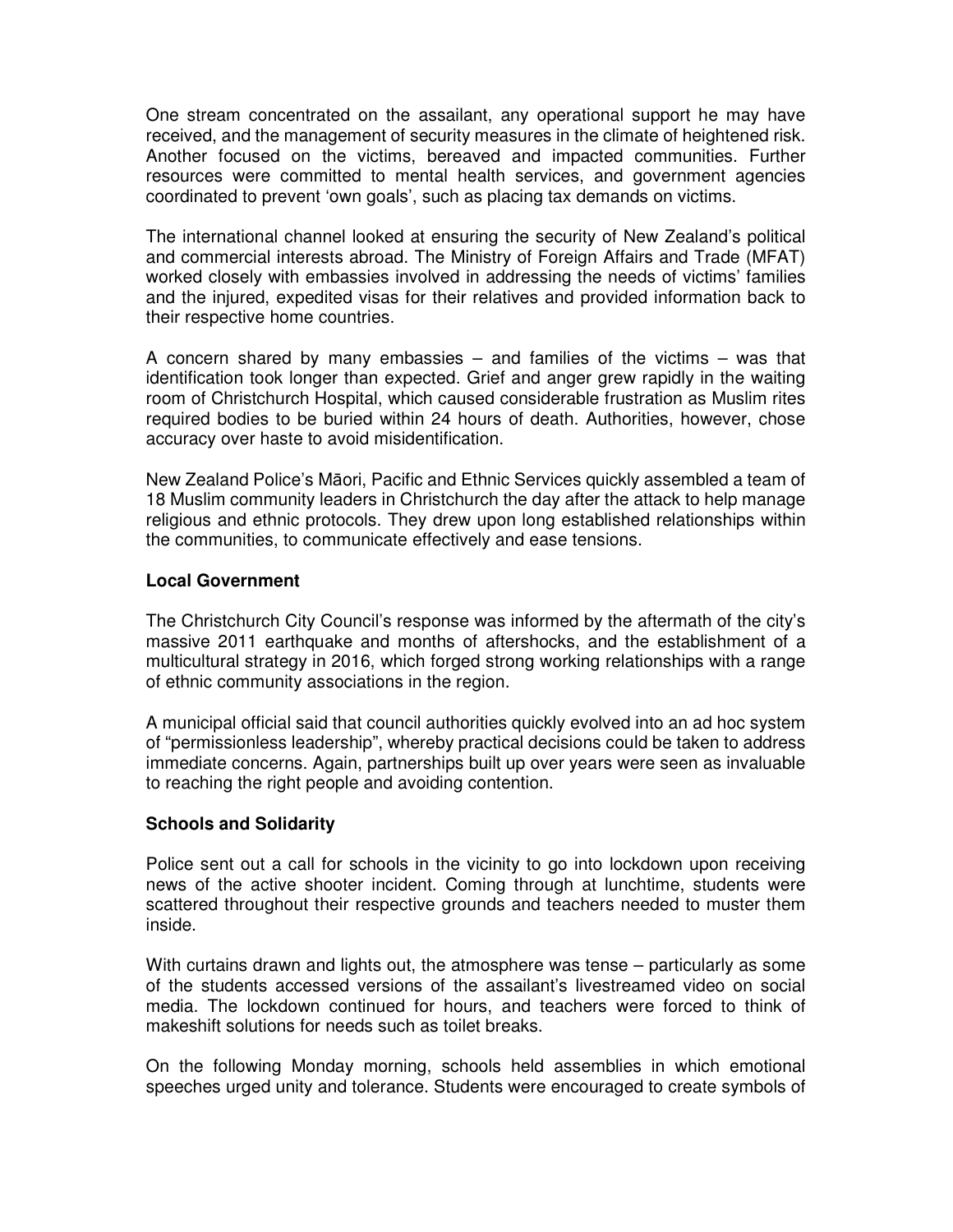solidarity through arts and crafts. Some of the output was displayed on school grounds; others taken to memorial sites closer to the mosque.

# **Christchurch Community**

Visiting Masjid Al-Noor on Deans Avenue for the first time was moving. Flowers together with messages of love and support still lined the front gates (many were also left at a Rolleston Avenue tribute wall), and visitors were welcome to enter the mosque and visit the main prayer hall.

Inside, the mosque was newly carpeted with rugs sent from the same factory in Saudi Arabia that wove those for the Grand Mosque Masjid al-Haram in Mecca, and its walls were freshly plastered and painted. Prayers were solemn, with the *Imam* breaking down on a number of occasions. In the women's section, a glass pane was still missing from a window, where a plastic sheet hung in its place.

Despite the harrowing ordeal and ongoing trauma, family members of the victims and others present during the attack continue to visit the mosque, which has become a primary source of support and "family" for those who lost loved ones. We were told local police, city officials and government-appointed case managers were regarded as "brothers and sisters" because of their prompt and ongoing assistance.

Social support personnel often joined the community for iftars (breaking of fast) and were on hand after Jumaah or Friday prayers, visibly engaging with members of the community, which enhanced levels of trust between the local Muslim community and authorities. Many individuals we met – Muslims and non-Muslims, local Kiwis and foreigners – had volunteered at the support centre at Hagley College, or for the victims' burials.

## **New Zealand Society's Resilience**

Several organisations have shifted their attention to addressing the mental and social well-being within the Muslim community as well. Such initiatives include the Canterbury Resilience Hub which was established after the attacks and provides useful resources on grief, loss, counselling and financial support, as well as helplines for individuals affected by the tragedy.

Other grassroots groups, such as Nawawi Centre, focus primarily on the sociopsychological health of victims' children, by offering access to trained psychologists and organising social activities for youths. These initiatives allow volunteers to regularly check in on those affected, and alert relevant authorities if red flags appear.

Often repeated in our interactions was how the tragic events of 15 March were an attack on New Zealand society as a whole, not just the Muslim community. The incident continues to be a litmus test for New Zealand's unity and fortitude.

However, apparent across all levels of society is a deep-seated trust and good working relations between central and local authorities with the grassroots, as well as between individuals and groups of different faiths. This confidence and solidarity within society